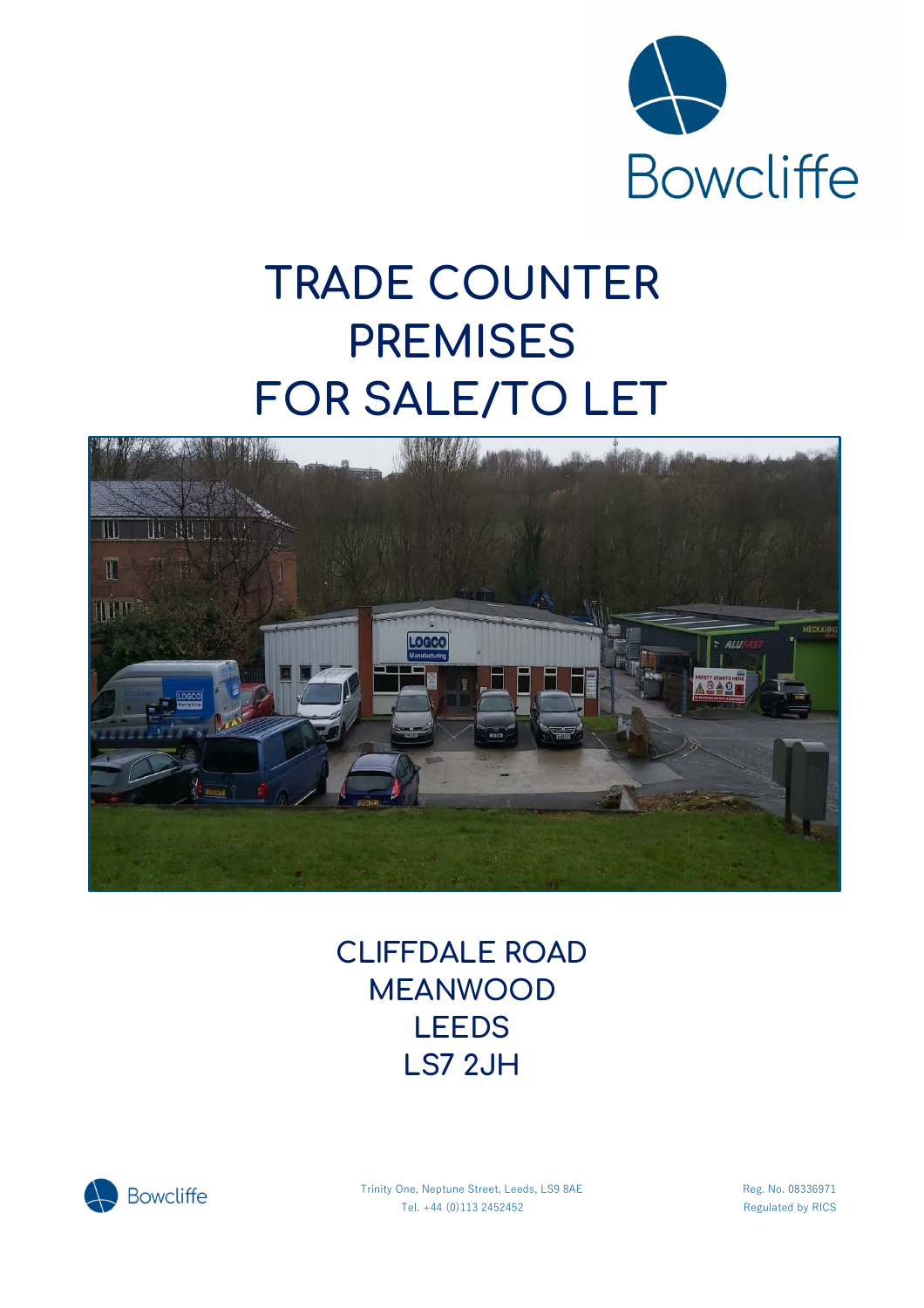## **LOCATION**

The property is situated at the junction of Cliffdale Road and Meanwood Road within 2 miles north of Leeds city centre.

#### **DESCRIPTION**

The premises provide office, trade counter and warehouse accommodation, with a yard to the side and rear and parking at the front for 14 vehicles.

The warehouse is to an eaves height of 13ft/4m and there is central heating to the office areas.

The property provides the following gross internal floor area;

**GIA 9,175sq ft 852sq m**

#### **TERMS**

The premises are held on a lease for 85 years from 1976 at a current ground rent of £16,950pa.

The Long Leasehold interest is available at offers in excess of £500,000.

Alternatively, a new sub-lease is available at an asking rent of £70,000pax.

**RATES**

The property is assessed as;

Rateable Value £37,250 UBR £0.512

Interested parties should verify these figures with the Leeds City Council Business Rates Department (telephone: 0113 376 0359).

**EPC** 

A copy of the EPC is available upon request.

### **LEGAL COSTS**

Each party to bear their own legal costs incurred in this transaction.

#### **VIEWING**

All enquiries should be via the sole agents, Bowcliffe Chartered Surveyors.

For further information or to make arrangements to view, please contact:

Jeff Robertson Tel: 0113 245 2452/07973833085 Email: jr@bowcliffellp.com

THE MISREPRESENTATION ACT 1967 AND THE PROPERTY MISDESCRIPTION ACT 1991

Bowcliffe for themselves and for the vendor(s) or lessor(s) of this property whose agents they are given notice that; (i) These particulars do not constitute, nor constitute part of, an offer or contract, (ii) All details are given in good faith and are believed to be correct but any intending purchaser or lessee must satisfy themselves as to the correctness of the details and must not rely upon them as statements or representations of fact, (iii) No person employed by Bowcliffe has any authority to make or give any representation or warranty in relation to this property, (iv) Unless otherwise stated all prices and rents are quoted exclusive of VAT, (v) These details are believed to be correct at the time of compilation but may be subject to subsequent amendment.

Date of Particulars: April 2022